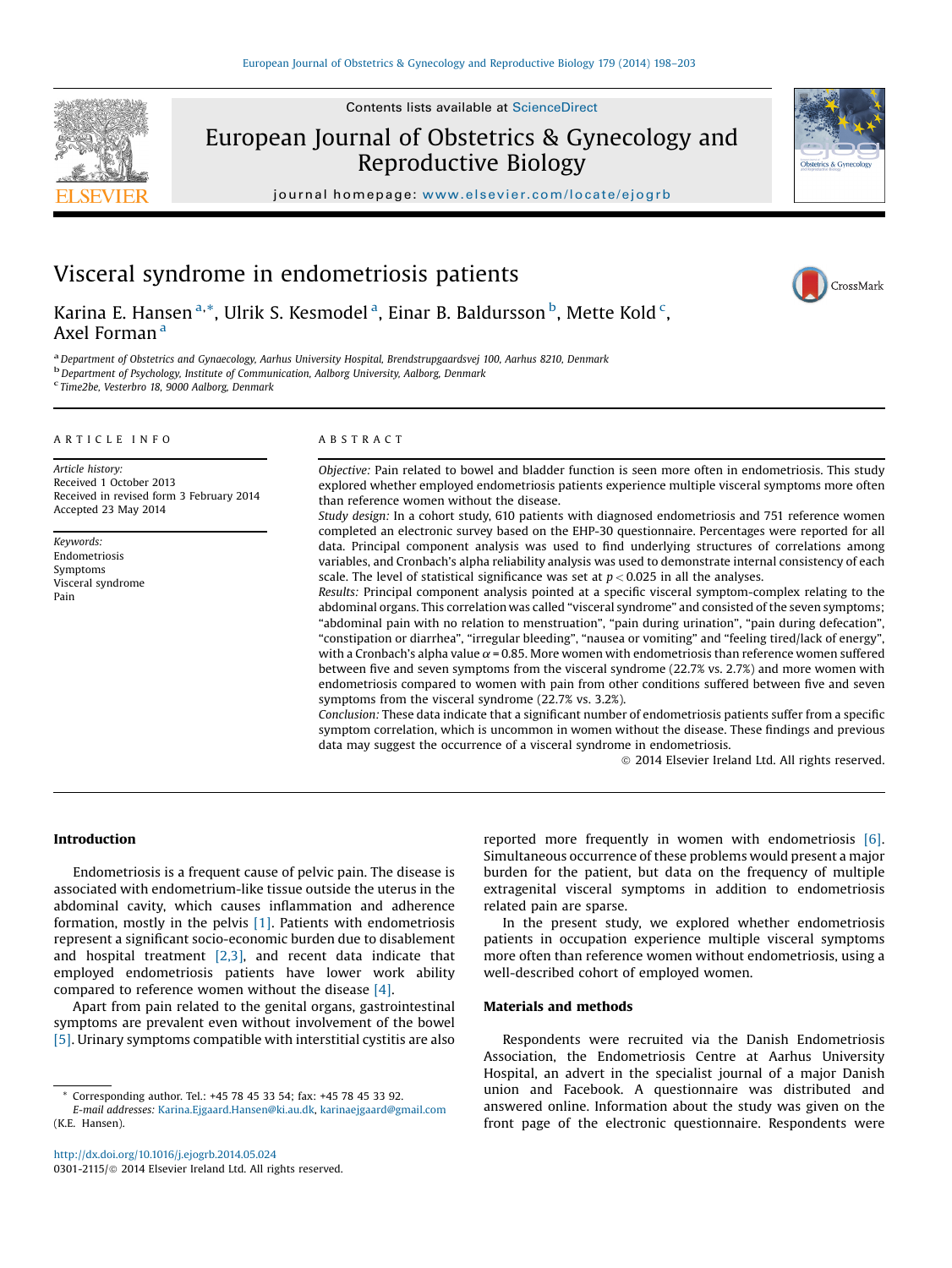anonymous and gave their informed consent electronically before answering any questions.

The questions of the questionnaire were developed specifically for the purpose of this study and piloted twice to correct misunderstandings. The questionnaire was used to collect information on pain and other endometriosis related symptoms among diagnosed endometriosis patients in employment and a group of employed reference women. Respondents were in all age categories from less than 19 years to more than 50 years old. Only a diagnosis of endometriosis by laparoscopy and/or MRI was considered valid. In our center, MRI was used for confirmation of the clinical diagnosis in patients who preferred medical or no treatment for deeply infiltrating disease with affection of the bowel wall. The investigation was performed by one subspecialized radiologist. In accordance with the literature  $[7]$ , we see a positive predictive value of about 95% for this approach to the diagnosis of endometriosis. These cases comprised 27 out of 610 patients in the present material.

Respondents did not know about the specific interest in endometriosis before answering the questions. The questionnaire was based on the patient generated questionnaire Endometriosis Health Profile 30-questionnaire (EHP-30) to secure that endometriosis related symptoms were included. It was not possible to use EHP-30 since the phrasing " . . . How often because of your endometriosis have you . . . ?" made it impossible to compare endometriosis patients with "healthy" reference women.

Regarding questions of "symptoms disturbing at work . . . ", the respondents could choose between five continuous response categories including "always/to a very great extent", "often/to a great extent", "sometimes/to some degree", "rarely/to a less extent" and "never/not at all". Respondents with answers "always/to a very great extent" and "often/to a great extent" were considered having unacceptable pain/symptoms.

The study was approved by the Danish Data Protection Agency (J. no. 2011-41-6504).

Further and detailed information on data sampling, demographic characteristics of the study groups and details about the EHP30-based questionnaire were presented in a recent study [\[4\]](#page-5-0).

# Statistical methods

Percentages were reported for all data, and chi-square tests were used to detect statistical differences in demographics between the groups. Continuous variables were investigated using Mann–Whitney U test. Principal component analysis with direct oblimin rotation and Kaiser normalization were used to find underlying structures of correlations among variables and to see if a larger number of variables represent one or more scales. Cronbach's alpha reliability analysis was used to demonstrate internal consistency of each scale. The level of statistical significance was set at  $p < 0.025$  in all the analyses. Statistical analyses were performed using SPSS version 19.

## Results

1850 women opened the survey link and 1452 completed the survey (80%). The study included 610 diagnosed endometriosis patients (E) and 751 reference subjects (R) of whom 487 endometriosis patients and 583 reference subjects were employed at the time of the survey (Table 1).

# Demographics

For patients with endometriosis the majority of respondents were between 26 and 35 years, whereas for reference women the

#### Table 1

Demographic characteristics of patients with endometriosis (E) and reference women (R). Denmark 2011–2012.

| Characteristics                     | $\mathbb{R}$ | E         | $P$ value  |
|-------------------------------------|--------------|-----------|------------|
|                                     | $N = 751$    | $N = 610$ |            |
| Age group, years                    | (%)          | $(\%)$    | < 0.001    |
| $<$ 19                              | 1.3          | 1.2       |            |
| $20 - 25$                           | 23.1         | 7.2       |            |
| $26 - 30$                           | 18.7         | 20.7      |            |
| $31 - 35$                           | 14.4         | 28.7      |            |
| $36 - 40$                           | 11.1         | 18.9      |            |
| $41 - 45$                           | 11.2         | 13.5      |            |
| $46 - 50$                           | 6.7          | 5.9       |            |
| >50                                 | 13.7         | 3.8       |            |
| Marital status                      | $(\%)$       | $(\%)$    | ${<}0.001$ |
| Married/living together             | 67.3         | 79.9      |            |
| In a relationship/living apart      | 9.9          | 7.6       |            |
| Divorced                            | 4.5          | 2.3       |            |
| Single                              | 18.0         | 10.0      |            |
| Widowed                             | 0.3          | 0.2       |            |
| Children                            | (%)          | (%)       | < 0.001    |
| No children                         | 41.7         | 48.1      |            |
| $\mathbf{1}$                        | 18.3         | 25.0      |            |
| $\overline{2}$                      | 27.8         | 20.6      |            |
| 3                                   | 9.4          | 5.6       |            |
| >3                                  | 2.8          | 0.7       |            |
| Level of education                  | (%)          | $(\%)$    | < 0.001    |
| No vocational education             | 23.3         | 11.3      |            |
| Skilled                             | 10.0         | 11.6      |            |
| Higher education                    |              |           |            |
| $<$ 3 years                         | 17.2         | 20.7      |            |
| 3-4 years                           | 32.1         | 37.9      |            |
| >4 years                            | 11.3         | 12.4      |            |
| Other                               | 6.1          | 6.1       |            |
| Occupation                          | (%)          | (%)       | < 0.001    |
| Full time or more                   | 36.4         | 44.3      |            |
| Part time                           | 9.4          | 15.8      |            |
| Flexijob or rehabilitation          | 4.5          | 6.7       |            |
| Off work sick or incapacity benefit | 11.6         | 10.8      |            |
| Enrolled in education               | 25.4         | 10.2      |            |
| Other                               | 12.7         | 12.2      |            |

majority of respondents were between 20 and 30 years. In both groups the majority of respondents were married or living together with a partner, had no children, had a higher education (3–4 years) and was working full time or more (Table 1).

# Pain

Women suffering from endometriosis reported more frequent and more severe daily pain than reference women [\(Table](#page-2-0) 2). Of all women with endometriosis 90.8% suffered some kind of abdominal pain compared to 30.4% of reference women. Regarding pain in chest or stomach 29.2% of women with endometriosis suffered this compared to 13.7% of reference women. Among women in the reference group pain was more frequently located in the shoulders/back (55.4%) compared to women with endometriosis (32.3%).

Principal component analysis of symptoms disturbing during the work day showed a distinctive correlation, where specific symptoms had a tendency to occur simultaneously [\(Tables](#page-3-0) 3A and [3B](#page-3-0)). The first component of symptom correlation included abdominal pain with no relation to menstruation, pain during urination, pain during defecation, constipation or diarrhea, irregular bleeding, nausea or vomiting and feeling tired/lack of energy. This component was called "visceral syndrome" with a Cronbach's alpha value  $\alpha$  = 0.85. The second component of symptom correlation included pain while standing, sitting and walking, and pain during physical activity. This component was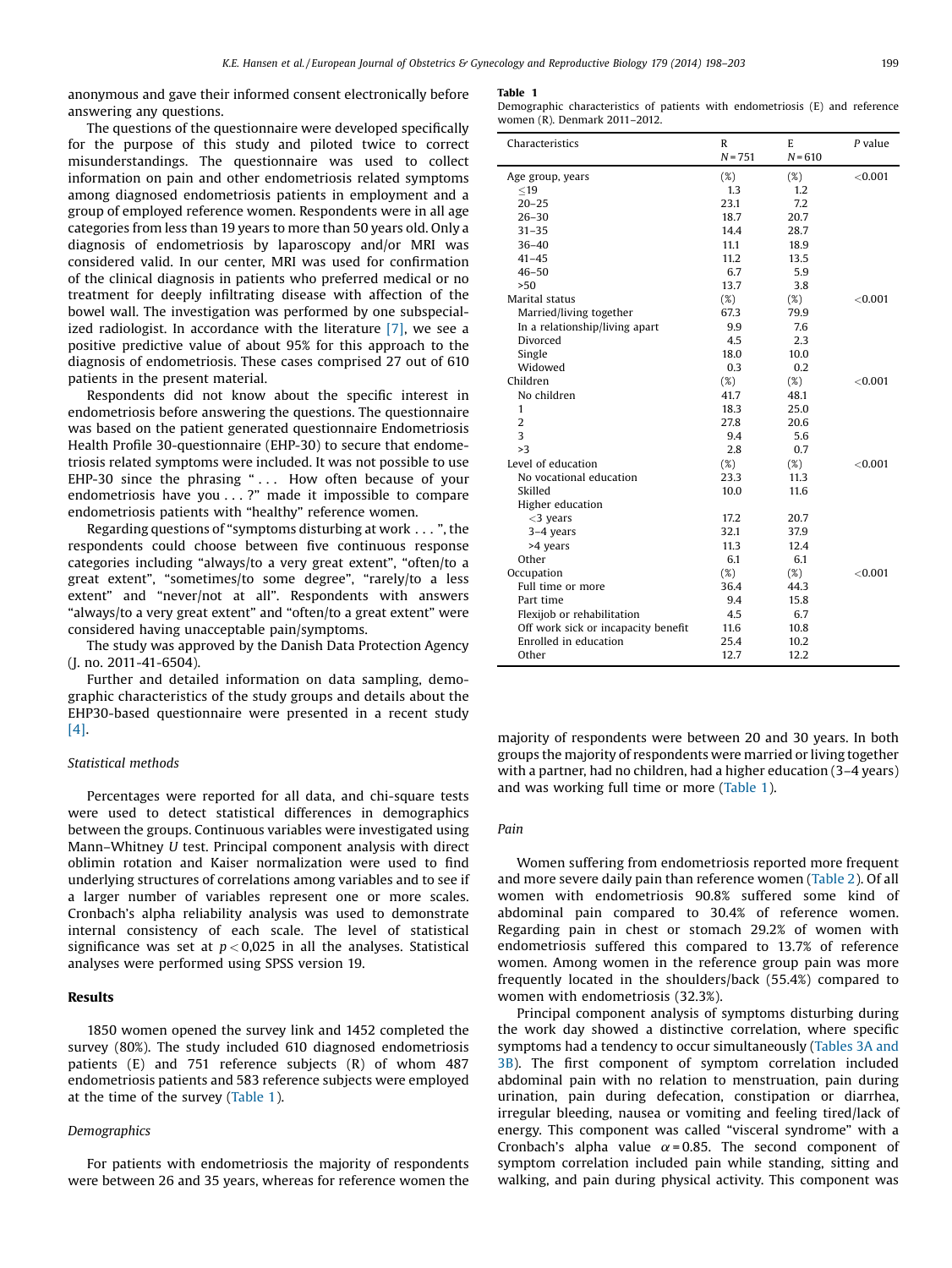# <span id="page-2-0"></span>Table 2

Pain level, illnesses and endometriosis-related symptoms of patients with endometriosis (E) and reference women (R). Denmark 2011–2012.

| Characteristics                                         | R               | E               | P value         |
|---------------------------------------------------------|-----------------|-----------------|-----------------|
|                                                         | $N = 751$       | $N = 610$       |                 |
| Endometriosis diagnosis                                 | $\overline{a}$  | $(\%)$          |                 |
| Laparoscopy                                             | $\overline{a}$  | 448             |                 |
| MR                                                      | $\overline{a}$  | 27              |                 |
| Laparoscopy and MR<br>Daily pain                        | $\equiv$        | 135<br>(%)      | < 0.001         |
| No pain                                                 | (%)<br>40.7     | 15.8            |                 |
| Little pain                                             | 29.6            | 29.1            |                 |
| Some pain                                               | 14.4            | 32.7            |                 |
| Much pain                                               | 13.8            | 19.5            |                 |
| So burdened one cannot endure                           | 1.5             | 3.0             |                 |
| Pain frequency in the last 4 weeks<br>Every day         | $(\%)$<br>26.2  | (%)<br>28.9     | < 0.001         |
| Every second day                                        | 7.6             | 13.3            |                 |
| Once or twice a week                                    | 14.2            | 20.3            |                 |
| A couple of days                                        | 17.9            | 22.6            |                 |
| One day                                                 | 15.9            | 6.2             |                 |
| No pain                                                 | 18.2            | 8.7             |                 |
| Pain location<br>Head                                   | $(\%)$<br>46.9  | (%)<br>32.6     |                 |
| Neck/throat                                             | 37.7            | 23.0            |                 |
| Shoulders/back                                          | 55.4            | 32.3            |                 |
| Arms/hands                                              | 21.7            | 10.0            |                 |
| Chest/stomach                                           | 13.7            | 29.2            |                 |
| Pelvis/abdomen                                          | 30.4            | 90.8            |                 |
| Legs/feed                                               | 28.5            | 19.0            |                 |
| No pain                                                 | 11.2            | 3.1             |                 |
| Disease category <sup>a</sup>                           | $(X)$ (N = 583) | $(X)$ (N = 487) |                 |
| Permanent injury from accident                          | 17.0            | 15.3            | 0.045           |
| Diseases in the musculoskeletal system                  | 37.7            | 27.7            | < 0.01          |
| Cardiovascular diseases                                 | 8.2             | 5.9             | 0.348           |
| Respiratory diseases<br>Psychological diseases          | 10.9<br>16.1    | 11.1<br>14.8    | 0.473<br>0.411  |
| Neurological diseases                                   | 16.5            | 15.3            | 0.433           |
| Digestion diseases                                      | 8.5             | 15.5            | < 0.001         |
| Abdomen diseases                                        | 9.5             | 84.6            | < 0.001         |
| Skin diseases                                           | 21.0            | 21.7            | 0.935           |
| Tumor/cancer                                            | 1.4             | 1.5             | 0.297           |
| Gland- and metabolism diseases<br><b>Blood diseases</b> | 6.5<br>2.6      | 5.3<br>3.0      | 0.70<br>0.874   |
| Congenital diseases or malfunctioning                   | 6.5             | 5.7             | 0.262           |
| Other diseases                                          | 12.4            | 12.3            | 0.665           |
|                                                         |                 |                 |                 |
| Specific diseases <sup>a</sup>                          | $(X)$ (N = 583) | $(X)$ (N = 487) |                 |
| Lupus                                                   | 1.3             | 0.4             | < 0.01          |
| Rheumatoid arthritis<br>Type 1 diabetes                 | 5.5<br>1.1      | 1.8<br>0.9      | < 0.001<br>0.01 |
| Asthma                                                  | 11.9            | 11.8            | 0.017           |
| Allergy or eczema                                       | 32.0            | 33.6            | 0.138           |
| Fibromyalgia                                            | 2.2             | 1.5             | ${<}0.01$       |
| Chronic Fatigue syndrome                                | 0.9             | 6.0             | < 0.001         |
| Depression                                              | 19.9            | 17.4            | 0.02            |
| Stress<br>Migraine                                      | 17.8<br>15.7    | 18.3<br>17.1    | 0.319<br>0.095  |
|                                                         |                 |                 |                 |
| Symptoms disturbing at work in the last 4 weeks $a$     | $(X)$ (N = 583) | $(X)$ (N = 487) | ≤ $0.001$       |
| Menstruation pain                                       | 5.2             | 21.6            |                 |
| Abdominal pain with no relation to menstruation         | 4.5             | 29.1            |                 |
| Pain during urination<br>Pain during defecation         | 1.8<br>2.7      | 8.6<br>15.8     |                 |
| Irregular bleeding                                      | 2.7             | 10.2            |                 |
| Constipation or diarrhea                                | 4.3             | 19.7            |                 |
| Nausea or vomiting                                      | 4.1             | 9.5             |                 |
| Felt tired/lack of energy                               | 23.9            | 54.8            |                 |
| Headache<br>Pain while standing                         | 16.4            | 23.1            |                 |
| Pain while sitting                                      | 11.4<br>12.0    | 11.8<br>14.7    |                 |
| Pain while walking                                      | 11.0            | 12.5            |                 |
| Pain during physical activity                           | 14.4            | 19.8            |                 |

<sup>a</sup> Women in occupation.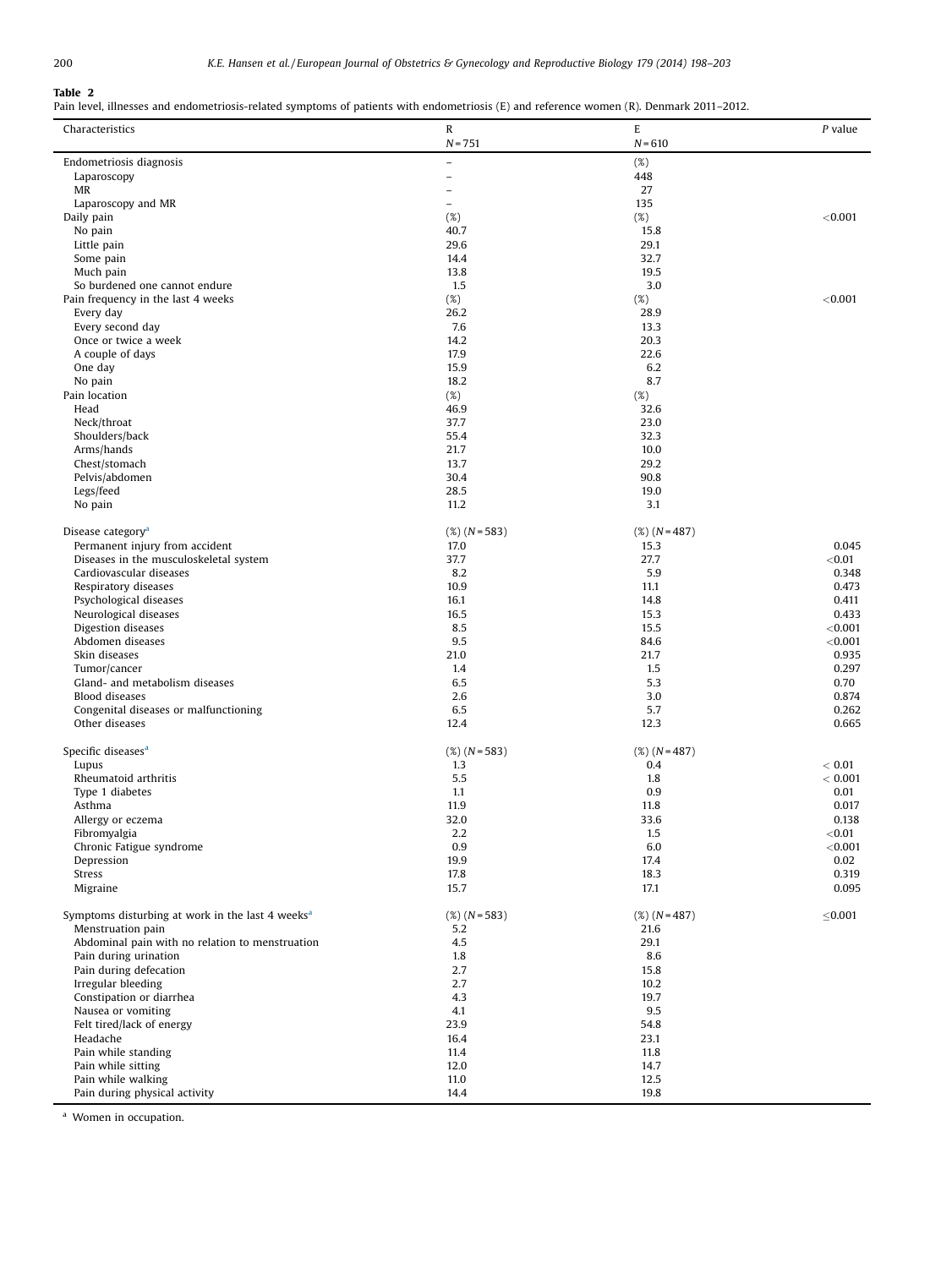#### <span id="page-3-0"></span>Table 3A

Principal component analysis of endometriosis-related symptoms.

| Principal component analysis of symptoms disturbing at work | Component |          |  |
|-------------------------------------------------------------|-----------|----------|--|
|                                                             |           | 2        |  |
| Menstruation pain                                           | 0.562     | $-0.148$ |  |
| Abdominal pain with no relation to menstruation             | 0.775     | $-0.551$ |  |
| Pain during urination                                       | 0.701     | $-0.441$ |  |
| Pain during defecation                                      | 0.798     | $-0.441$ |  |
| Irregular bleeding                                          | 0.656     | $-0.289$ |  |
| Constipation or diarrhea                                    | 0.720     | $-0.425$ |  |
| Nausea or vomiting                                          | 0.625     | $-0.422$ |  |
| Felt tired/lack of energy                                   | 0.618     | $-0.642$ |  |
| Headache                                                    | 0.443     | $-0.522$ |  |
| Pain while standing                                         | 0.433     | $-0.900$ |  |
| Pain while sitting                                          | 0.476     | $-0.852$ |  |
| Pain while walking                                          | 0.395     | $-0.910$ |  |
| Pain during physical activity                               | 0.458     | $-0.894$ |  |

Note: The 2 components explain 57,65% of the variance.

# Table 3B

Cronbach's alpha.

| Syndromes        | Abdominal-syndrome                                                                                                                                                                                   | Non-specific pain syndrome                                                                       |
|------------------|------------------------------------------------------------------------------------------------------------------------------------------------------------------------------------------------------|--------------------------------------------------------------------------------------------------|
|                  | Abdominal pain with no relation to menstruation<br>Pain during urination<br>Pain during defecation<br>Irregular bleeding constipation or diarrhea<br>Nausea or vomiting<br>Felt tired/lack of energy | Pain while standing<br>Pain while sitting<br>Pain while walking<br>Pain during physical activity |
| Cronbach's alpha | 0.85                                                                                                                                                                                                 | 0.93                                                                                             |

Note: Cronbach's alpha could not be heightened by including or excluding one or more variables.

called "musculoskeletal syndrome" with Cronbach's alpha value  $\alpha$  = 0.93.

When comparing endometriosis patients with reference women regarding the two syndromes, significant differences in the number of symptoms appeared between the groups (Table 4). Endometriosis patients suffered more than reference women from symptoms associated with the visceral syndrome ( $p < 0.001$ ) and symptoms belonging to the musculoskeletal pain syndrome  $(p < 0.001)$ . When defined by the occurrence of at least five of seven symptoms, the visceral syndrome was found in 22.7% of endometriosis patients vs. 2.7% of reference women. When occurrence of the visceral syndrome was hypothetically applied for diagnosis of endometriosis in the total group of employed endometriosis patients and control women, a sensitivity and specificity of 22.8% and 97.3% was found, respectively. The positive predictive value was 87.4% and the negative predictive value was 60.1% [\(Table](#page-4-0) 5).

Regarding the musculoskeletal pain syndrome 25.9% of women with endometriosis vs.15.0% of reference women suffered four out of four symptoms in the musculoskeletal syndrome.

When analysis was restricted to include only women with pain in both groups, 24.3% of endometriosis patients vs. 2.2% of reference women suffered five to seven of seven symptoms in the visceral syndrome. For the musculoskeletal syndrome, 29.8% of endometriosis patients vs. 20.9% of reference women suffered four out of four symptoms.

There was a coincidence of both syndromes present in 58 of all women included in this study. When analysis was restricted to include only women suffering from the visceral syndrome, the musculoskeletal syndrome was present in 52.7% of the women suffering from the visceral syndrome.

# Comments

Our results showed significant differences in character and severity of pain symptoms between employed women with and

### Table 4

| The difference in number of symptoms in the syndromes between endometriosis             |
|-----------------------------------------------------------------------------------------|
| patients $(E)$ and the reference group $(R)$ and between endometriosis patients in pain |
| and reference women in pain for other reasons than endometriosis (O)                    |

| Syndromes                  | R         | E         | p value   |
|----------------------------|-----------|-----------|-----------|
|                            | $N = 583$ | $N = 487$ |           |
| Abdominal syndrome         | $(\%)$    | $(\%)$    | < 0.001   |
| 7 symptoms                 | 0.7       | 1.6       |           |
| 6 symptoms                 | 0.9       | 6.3       |           |
| 5 symptoms                 | 1.1       | 14.8      |           |
| 4 symptoms                 | 2.2       | 15.7      |           |
| 3 symptoms                 | 4.4       | 15.9      |           |
| 2 symptoms                 | 13.1      | 16.6      |           |
| 1 symptom                  | 33.1      | 13.6      |           |
| 0 symptoms                 | 44.4      | 15.5      |           |
| Non-specific pain syndrome | $(\%)$    | (%)       | < 0.001   |
| 4 symptoms                 | 15.0      | 25.9      |           |
| 3 symptoms                 | 5.6       | 11.8      |           |
| 2 symptoms                 | 7.4       | 9.2       |           |
| 1 symptom                  | 8.5       | 14.8      |           |
| 0 symptoms                 | 63.5      | 38.3      |           |
| Syndromes                  | $\Omega$  | E         | $p$ value |
|                            | $N = 352$ | $N = 364$ |           |
| Abdominal syndrome         | $(\%)$    | $(\%)$    | < 0.001   |
| 7 symptoms                 | 0.0       | 1.9       |           |
| 6 symptoms                 | 1.1       | 7.4       |           |
| 5 symptoms                 | 1.1       | 17.0      |           |
| 4 symptoms                 | 2.8       | 18.1      |           |
| 3 symptoms                 | 6.5       | 17.0      |           |
| 2 symptoms                 | 17.9      | 18.1      |           |
| 1 symptoms                 | 38.6      | 11.0      |           |
| 0 symptoms                 | 31.8      | 9.3       |           |
| Non-specific pain syndrome | $(\%)$    | (%)       | < 0.001   |
| 4 symptoms                 | 20.9      | 29.8      |           |
|                            |           |           |           |
| 3 symptoms                 | 8.5       | 13.5      |           |
| 2 symptoms                 | 10.7      | 10.4      |           |
| 2 symptoms                 | 11.3      | 16.3      |           |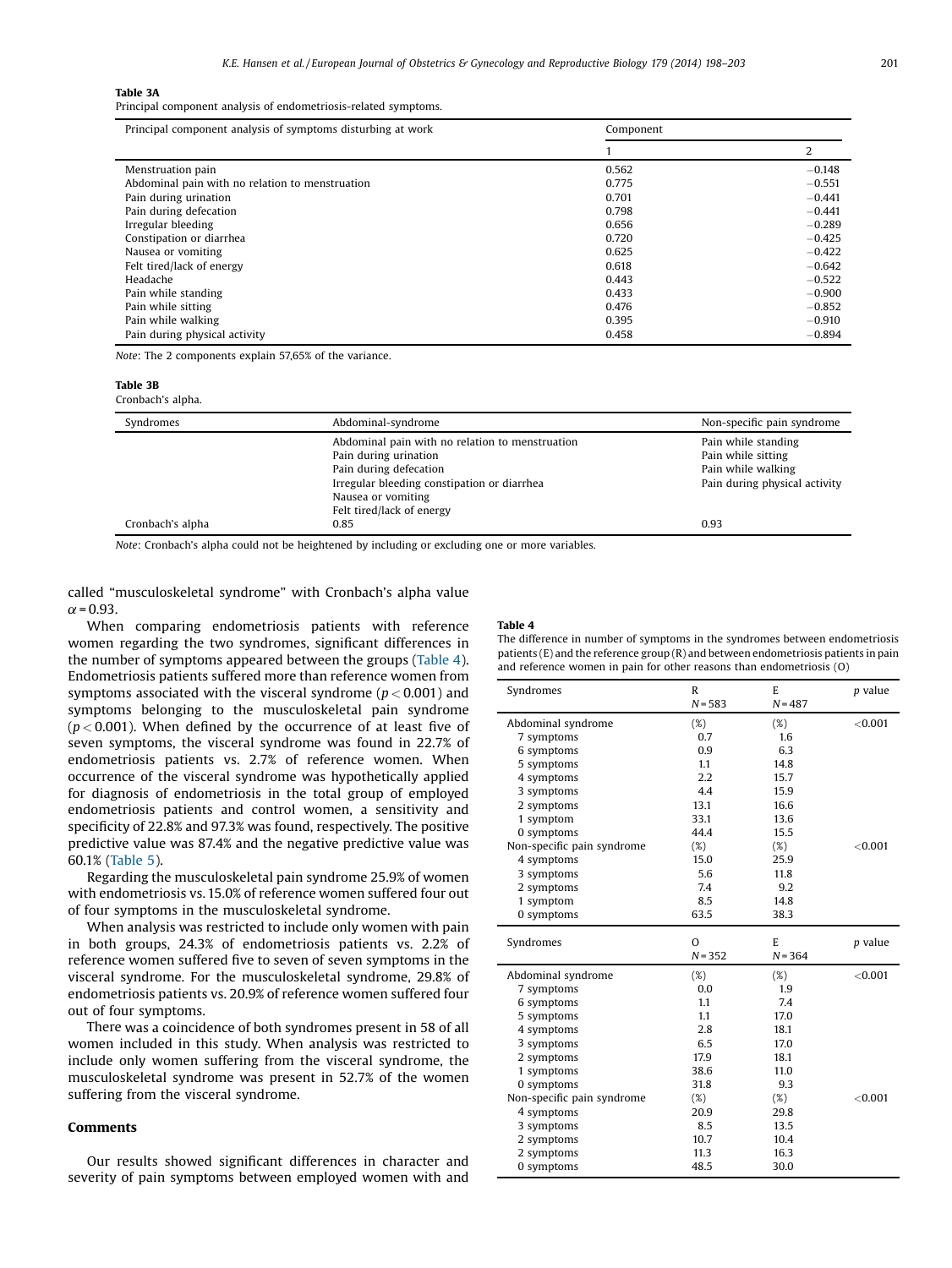#### <span id="page-4-0"></span>Table 5

Sensitivity, specificity, positive predictive value (PPV) and negative predictive value (NPV) of the visceral syndrome.

|                      |                                        | Endometriosis                                                                                  |                                                                                               |                                         |
|----------------------|----------------------------------------|------------------------------------------------------------------------------------------------|-----------------------------------------------------------------------------------------------|-----------------------------------------|
| Visceral<br>syndrome | Positive<br>(127)<br>Negative<br>(943) | Positive<br>(487)<br>True positive<br>(111)<br>False negative<br>(376)<br>Sensitivity<br>22.8% | Negative<br>(583)<br>False positive<br>(17)<br>True negative<br>(567)<br>Specificity<br>97.3% | <b>PPV</b><br>87.4%<br><b>NPV 60.1%</b> |
|                      |                                        |                                                                                                |                                                                                               |                                         |

without endometriosis. Women with endometriosis seemed to run a much higher risk of daily pain together with multiple other symptoms. These included abdominal pain with no relation to menstruation, pain during urination, pain during defecation, constipation or diarrhea, irregular bleeding, nausea or vomiting and feeling tired/lack of energy. In fact, more than one in five endometriosis patients with pain experienced five to seven of the seven symptoms, compared to 2.2% of reference women with pain from other causes. In addition, headache was seen more often. Somatic, musculoskeletal pain was also more prevalent in endometriosis patients than reference women, but the difference was considerably smaller compared to the visceral symptoms.

Our findings agree with earlier reports that bowel and bladder problems are more prevalent in endometriosis patients. Thus, irritable bowel syndrome  $\lceil 8 \rceil$  and interstitial cystitis  $\lceil 6, 9 \rceil$  are seen more often. Epidemiological studies also support that endometriosis patients are at higher risk of migraine [\[10,11\]](#page-5-0). Our findings indicate that the individual patient often suffers from a combination of such symptoms, suggesting the potential occurrence of a "visceral syndrome" in endometriosis. This syndrome might be of diagnostic value in the diagnosis of endometriosis, as suggested by the positive predictive value calculated in the present material, but further prospective studies are needed to assess this aspect.

Studies in women undergoing laparoscopic sterilization have shown that endometriosis is a coincidental finding in around 20% of normal women without pain problems [\[12,13\]](#page-5-0) and it might be argued that bladder and/or bowel disease represent the real cause of pain when symptoms from these organs occur in combination with endometriosis. However, increasing evidence from animal studies indicate a pathogenetic link between endometriotic lesions and painful dysfunction of abdominal organs. Studies in rats have shown that experimental inflammation in one organ may induce so-called "cross-organ effects" or "viscero-visceral crosstalk" [\[14\]](#page-5-0) in other sites, via autonomous reflex arches involving afferent and efferent nerves [\[15\]](#page-5-0). In accordance, experimental endometriosis in rats induced an inflammatory reaction in the bladder wall with decreased micturition threshold [\[16\]](#page-5-0).

Altered visceral sensory function involves both peripheral and central sensitization and may represent a significant factor in endometriosis-associated visceral dysfunction and pain [\[14\]](#page-5-0). In the rat model, experimental endometriosis induces vaginal hyperalgesia [\[17\]](#page-5-0), and rectal hypersensitivity has recently been demonstrated in endometriosis patients [\[18\].](#page-5-0) This included cases with minimal-mild endometriosis, while abdominal pain patients without irritable bowel syndrome or endometriosis had normal sensitivity [\[18\]](#page-5-0). Finally, endometriosis patients display sensory innervation of the functional layer of the endometrium in contrast to normal controls where these nerves seem absent [\[19,20\].](#page-5-0) Such changes in autonomous neuronal function may cause visceral pain, including an increased risk of migraine [\[14\]](#page-5-0).

Our findings also indicated that endometriosis patients more often than reference women suffered from musculoskeletal symptoms, although the difference was less pronounced. This, together with the fact that 52.7% of women suffering from the visceral syndrome also suffered from the musculoskeletal syndrome, could represent viscero-somatic convergence [\[21\]](#page-5-0) of impulses onto the dorsal horn [\[22\]](#page-5-0) and central sensitization [\[14,23\]](#page-5-0). Of interest, many of these patients show cutaneous allodynia which can be diagnosed clinically  $[24]$ . These findings and our data support the clinical experience that physical therapy should be an integral part of the treatment.

In a former study  $[4]$  we found that five factors were associated with poor work ability among women with endometriosis. These factors included "tiredness", "frequent pain", "severe daily pain", "feeling depressed at work" and "more sick days" and could indicate development into a chronic pain state. In women with endometriosis 90.8% suffered from abdominal pain and more than one in four of these patients (28.9%) suffered from daily pain. This might reflect that a significant portion of these women had in fact developed a chronic state where pain is autonomous from the preexisting disease.

The present study is limited by the focus on working women, where only symptoms with an impact on work life were included. Future studies should include all categories of endometriosis patients together with further relevant symptoms, like e.g., dyspareunia. Limitations of the present study and our recent paper on work ability of endometriosis patients [\[4\]](#page-5-0) also include that patients were recruited from the Danish Patient's Association, and a tertiary referral center, and not from a random sample of patients. Moreover, recruitment was based on presence at the internet and an individual motivation for participating, as opposed to e.g., postal questionnaires. However, this aspect applied to both endometriosis patients and the reference group, and the ease of electronic contact and direct registration of data implied that a large number of women participated, with potential improvements in representativeness [\[4\]](#page-5-0). Strengths of our study also included the incorporation of reference women and a questionnaire that could be answered by both groups. This allowed for the demonstration of a correlation of apparently unspecific symptoms occurring more often in women with endometriosis.

These data on visceral dysfunction in women with endometriosis have important clinical aspects. Patients with multiple and diffuse pain are often dismissed as psychosocial cases with socalled "functional" problems, i.e., without any organic background. Our results and previous studies indicate that these women might suffer from visceral dysfunction involving autonomic reflex reactions and altered sensory function, and that these changes could be secondary to endometriosis. More research is required to assess the potential, causal relationship and reversibility of these problems by medical and surgical therapy of endometriosis, together with efforts to define future possibilities for prevention and treatment.

In conclusion, our results and previous studies indicate that a significant number of endometriosis patients suffer from a visceral syndrome characterized by multiple symptoms compared to control women without the disease. The possible etiological role of endometriosis should be born in mind in cases with apparently unspecific visceral problems, especially when symptoms show cyclic variations. Future research should focus on the mechanisms involved and possible new treatment strategies.

## Acknowledgements

The authors thank the Danish Endometriosis Association for economic support and promotion of the study among the members of the association and Stephen Kennedy and the team behind EHP-30 for permission to use the Danish translation.